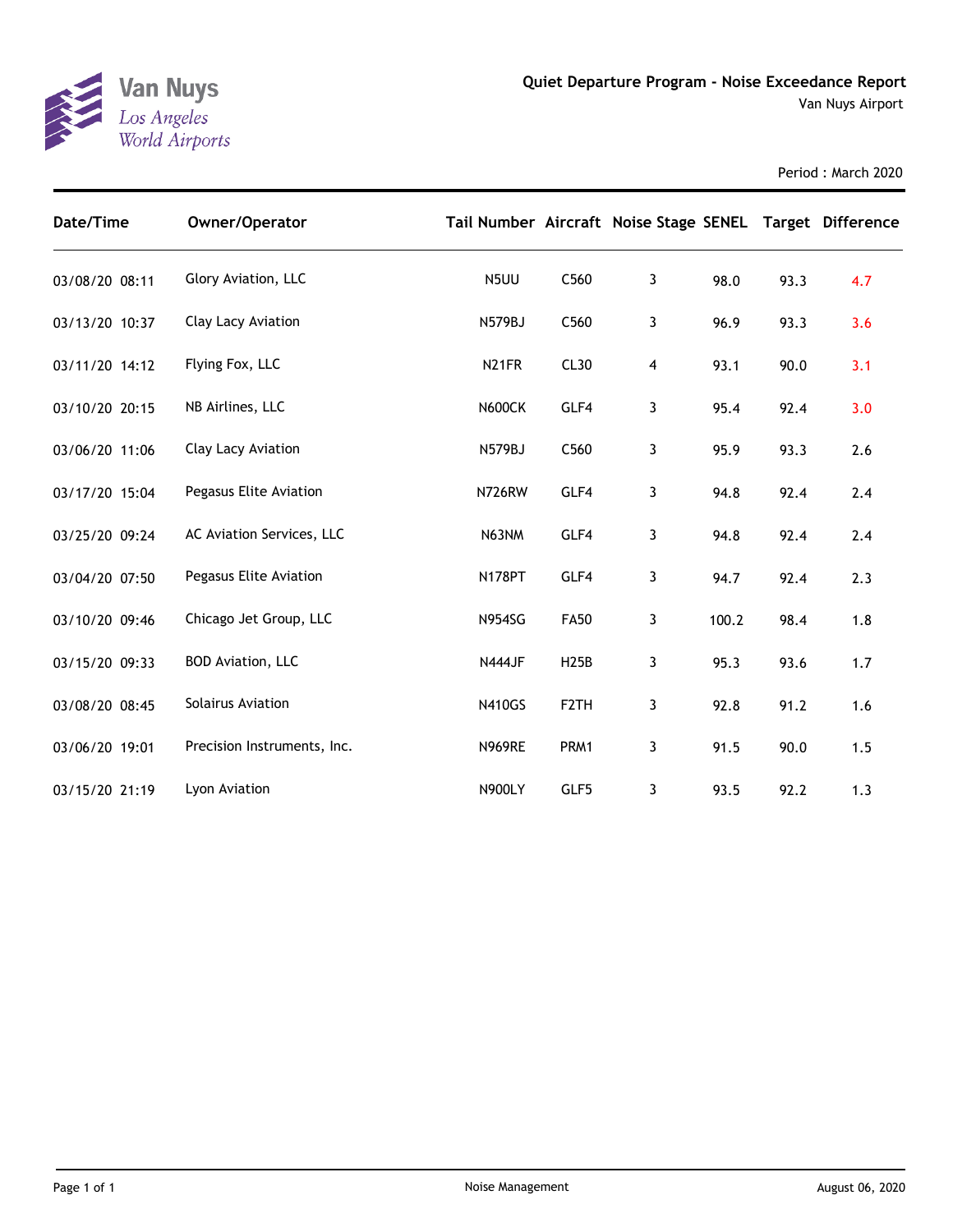

Van Nuys Airport

Period : March 2020

| Owner/Operator                      | <b>Departures Exceeding</b><br><b>Target Noise Level</b> | <b>Total Southbound</b><br><b>Jet Departures</b> |
|-------------------------------------|----------------------------------------------------------|--------------------------------------------------|
| Pegasus Elite Aviation              | 2                                                        | 24                                               |
| Clay Lacy Aviation                  | $\mathbf{2}$                                             | 97                                               |
| Flying Fox, LLC                     | $\mathbf{1}$                                             | 1                                                |
| Glory Aviation, LLC                 |                                                          |                                                  |
| NB Airlines, LLC                    |                                                          |                                                  |
| Precision Instruments, Inc.         |                                                          |                                                  |
| AC Aviation Services, LLC           |                                                          | 2                                                |
| <b>BOD Aviation, LLC</b>            |                                                          | 2                                                |
| Chicago Jet Group, LLC              |                                                          | 2                                                |
| Lyon Aviation                       |                                                          | 4                                                |
| Solairus Aviation                   |                                                          | 17                                               |
| 26 North Aviation, Inc.             | 0                                                        | 1                                                |
| 711 Air Corporation                 | 0                                                        |                                                  |
| 80701 Holding Trust                 | 0                                                        |                                                  |
| AAB Capital, LLC                    | 0                                                        |                                                  |
| ACM Aviation Services, Inc.         | 0                                                        |                                                  |
| ADAMS AVIATION SERVICES INC TRUSTEE | 0                                                        |                                                  |
| Aerolineas Ejecutivas, SA de CV     | 0                                                        |                                                  |
| Aeromedevac Air Ambulance           | 0                                                        |                                                  |
| Aeromonky, SA de CV                 | 0                                                        |                                                  |
| Air Alsie A/S                       | 0                                                        |                                                  |
| Air Kaitar, LLC                     | 0                                                        |                                                  |
| Air X Charter, Ltd.                 | 0                                                        |                                                  |
| Aircraft Management Solutions, LLC  | 0                                                        |                                                  |
| Airdine, LLC                        | 0                                                        |                                                  |
| ALBATROSS ONE LLC                   | 0                                                        |                                                  |
| Allen Lund Company, Inc.            | 0                                                        |                                                  |
| American Financial Group, Inc.      | 0                                                        |                                                  |
| <b>American Resources</b>           | 0                                                        |                                                  |
| <b>Andrew Bettis Aviation</b>       | 0                                                        |                                                  |
| A-Ron Resources, LLC                | 0                                                        |                                                  |
| ASPEN AIR II LLC                    | 0                                                        |                                                  |
| ATI Jet, Inc.                       | 0                                                        |                                                  |
| Aviation Advisor, Inc.              | 0                                                        |                                                  |
| <b>Aviation Link Company</b>        | 0                                                        |                                                  |
| AVION 145 CORP                      | 0                                                        |                                                  |
| <b>B &amp; G AIR INC</b>            | 0                                                        |                                                  |
| <b>BAM Aviation, LLC</b>            | 0                                                        |                                                  |
| BH Aviation, Ltd.                   | 0                                                        |                                                  |
| BLACK DIAMOND AVIATION GROUP LLC    | 0                                                        |                                                  |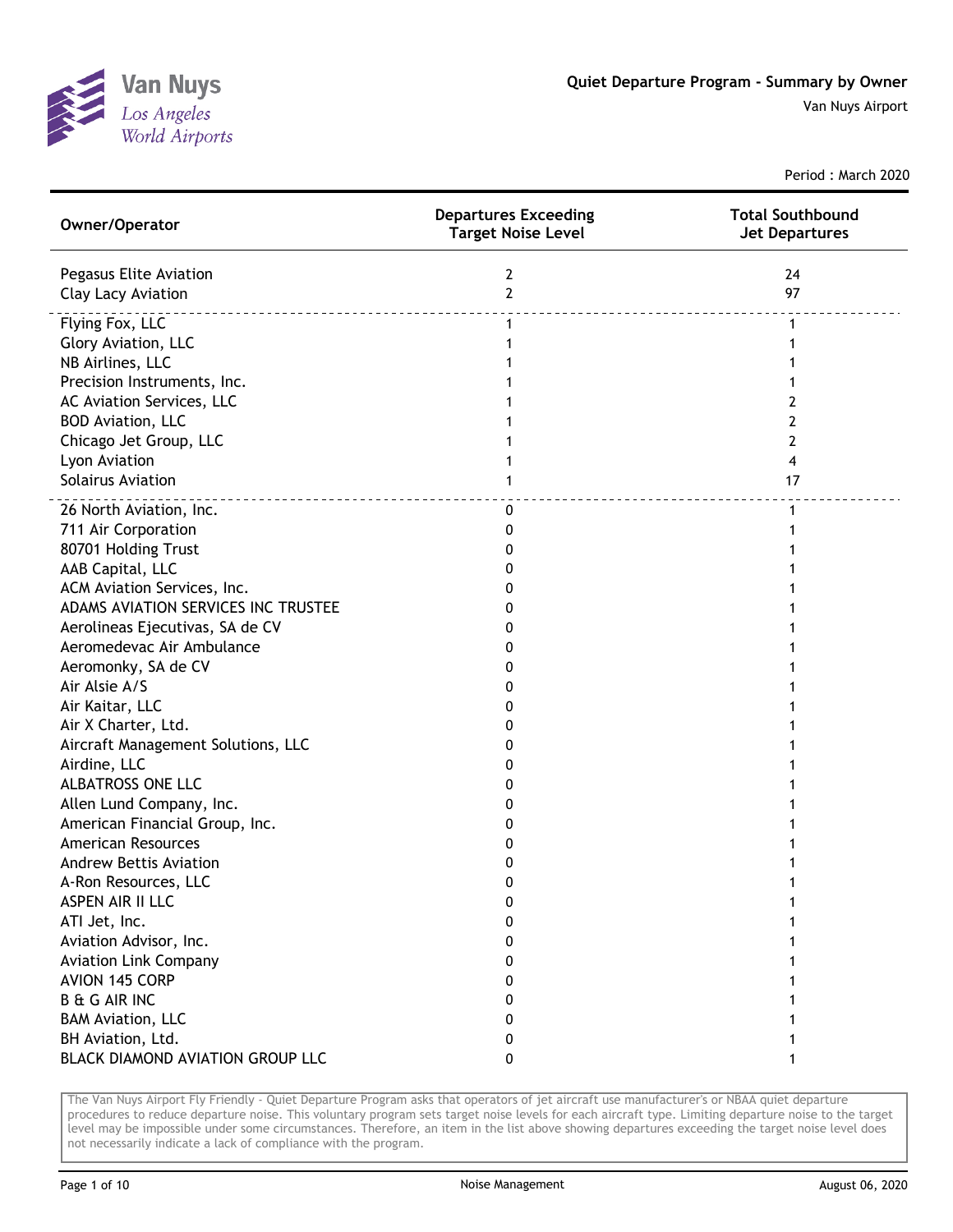

| Owner/Operator                        | <b>Departures Exceeding</b><br><b>Target Noise Level</b> | <b>Total Southbound</b><br><b>Jet Departures</b> |
|---------------------------------------|----------------------------------------------------------|--------------------------------------------------|
| Blue City Holdings, LLC               | 0                                                        |                                                  |
| Blue Spruce Capital Corp.             | 0                                                        |                                                  |
| <b>Broad LLC</b>                      | 0                                                        |                                                  |
| Brunner & Lay Inc                     | 0                                                        |                                                  |
| BS Aviation Holdings, LLC             | 0                                                        |                                                  |
| <b>BUCKEYE TERMINALS LLC</b>          | 0                                                        |                                                  |
| <b>BUSBY LIVESTOCK OF MONTANA LLC</b> | 0                                                        |                                                  |
| <b>Buzzard Aviation, LLC</b>          | 0                                                        |                                                  |
| C C Industries, Inc.                  | 0                                                        |                                                  |
| C.C. Calzone, LLC                     | 0                                                        |                                                  |
| C510 Aviation, LLC                    | 0                                                        |                                                  |
| <b>Carnival Corporation</b>           | 0                                                        |                                                  |
| CCH Aviation, LLC                     | 0                                                        |                                                  |
| <b>CDT VENTURES GROUP LLC</b>         | 0                                                        |                                                  |
| Charter One, Inc.                     | 0                                                        |                                                  |
| CI Jets                               | 0                                                        |                                                  |
| Citadel Panda Express, Inc.           | 0                                                        |                                                  |
| Citation Air, LLC                     | 0                                                        |                                                  |
| <b>Citation Montana LLC</b>           | 0                                                        |                                                  |
| Club Jet                              | 0                                                        |                                                  |
| <b>Contour Aviation</b>               | 0                                                        |                                                  |
| Conyan Aviation Inc                   | 0                                                        |                                                  |
| <b>CORNING INC</b>                    | 0                                                        |                                                  |
| Crescent Heights Sales, Inc.          | 0                                                        |                                                  |
| Cutter Aviation, Inc.                 | 0                                                        |                                                  |
| <b>CWIE Management Resources, LLC</b> | 0                                                        |                                                  |
| Daniel Island Aviation, LLC           | 0                                                        |                                                  |
| DEC LLC                               | O                                                        |                                                  |
| Dorato Jets, LLC                      | 0                                                        |                                                  |
| Dr. Lokesh S. Tantuwaya, MD, Inc.     | 0                                                        |                                                  |
| East Coast Jets, Inc.                 | 0                                                        |                                                  |
| EIE Eagle Inc. Establishment          | 0                                                        |                                                  |
| El Aero Services LLC                  | 0                                                        |                                                  |
| Ellman Aviation, LLC                  | 0                                                        |                                                  |
| Emily Aviation, LLC                   | 0                                                        |                                                  |
| Empyreal Jet, LLC                     | 0                                                        |                                                  |
| <b>ENCORE LEASING LLC</b>             | 0                                                        |                                                  |
| ExecuJet Europe AG                    | 0                                                        |                                                  |
| <b>EXPEDIENT VOYAGES LLC</b>          | 0                                                        |                                                  |
| <b>ExpressJet Airlines</b>            | 0                                                        |                                                  |
| Falcon 50, LLC                        | 0                                                        |                                                  |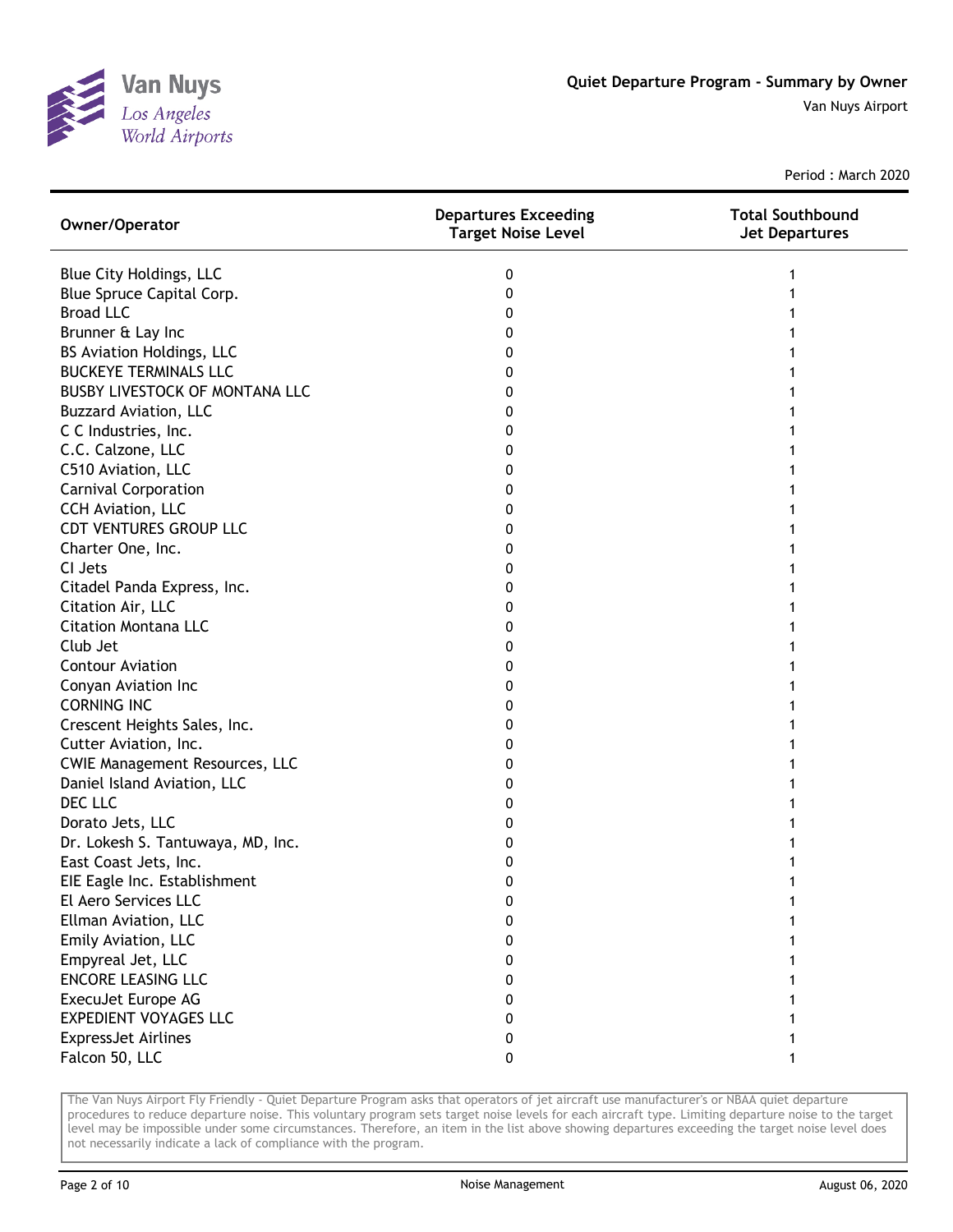

Van Nuys Airport

Period : March 2020

| Owner/Operator                            | <b>Departures Exceeding</b><br><b>Target Noise Level</b> | <b>Total Southbound</b><br><b>Jet Departures</b> |
|-------------------------------------------|----------------------------------------------------------|--------------------------------------------------|
| <b>FE 5512 LLC</b>                        | 0                                                        |                                                  |
| <b>FE X 145 LLC</b>                       | 0                                                        |                                                  |
| FHC Flight Services, LLC                  | 0                                                        |                                                  |
| First Av Group, LLC                       | 0                                                        |                                                  |
| Flightexec                                | 0                                                        |                                                  |
| Flightworks, Inc.                         | 0                                                        |                                                  |
| Flightworks, LLC                          | 0                                                        |                                                  |
| FOUNTAINVIEW DEVELOPMENT LLC              | 0                                                        |                                                  |
| Friedkin Aviation, Inc.                   | 0                                                        |                                                  |
| <b>GENERAL MILLS SALES INC</b>            | 0                                                        |                                                  |
| Generation Jets, LLC                      | 0                                                        |                                                  |
| <b>GEORGE AVIATION LLC</b>                | 0                                                        |                                                  |
| Gestair                                   | 0                                                        |                                                  |
| Giostyle                                  | 0                                                        |                                                  |
| <b>GJF ENTERPRISES INC</b>                | 0                                                        |                                                  |
| Global Next Generation, LLC               | 0                                                        |                                                  |
| Golden State Air Charter, LLC             | 0                                                        |                                                  |
| Goodwill Air LLC                          | 0                                                        |                                                  |
| Grimmway Enterprises, Inc.                | 0                                                        |                                                  |
| Grok Air, LLC                             | 0                                                        |                                                  |
| <b>Grossman Company Properties</b>        | 0                                                        |                                                  |
| Gulf Coast Aviation, Inc.                 | 0                                                        |                                                  |
| <b>GULFSTREAM GIV-1294 LLC</b>            | 0                                                        |                                                  |
| HANGAR ACQUISITION CORP                   | 0                                                        |                                                  |
| HAWKER 258066 LLC                         | 0                                                        |                                                  |
| HAWKER 4000 ACQUISITIONS LLC              | 0                                                        |                                                  |
| Heliejecutivo, SA de CV                   | 0                                                        |                                                  |
| Her Honor, Inc.                           | 0                                                        |                                                  |
| <b>ICC Aviation Limited</b>               | 0                                                        |                                                  |
| International Jet Aviation Services, Inc. | 0                                                        |                                                  |
| Irongate Air, LLC                         | 0                                                        |                                                  |
| <b>JAYA AIR LLC</b>                       | 0                                                        |                                                  |
| JDR Management, LLC                       | 0                                                        |                                                  |
| Jet Aviation Flight Services, Inc         | 0                                                        |                                                  |
| Jetscape Services, LLC                    | 0                                                        |                                                  |
| JetSelect Aviation, LLC                   | 0                                                        |                                                  |
| Jetstime                                  | 0                                                        |                                                  |
| Jim Falk Lexus of Beverly Hills           | 0                                                        |                                                  |
| <b>JLBML LLC</b>                          | 0                                                        |                                                  |
| Journey Aviation, LLC                     | 0                                                        |                                                  |
| JS Jet IV, LLC                            | 0                                                        |                                                  |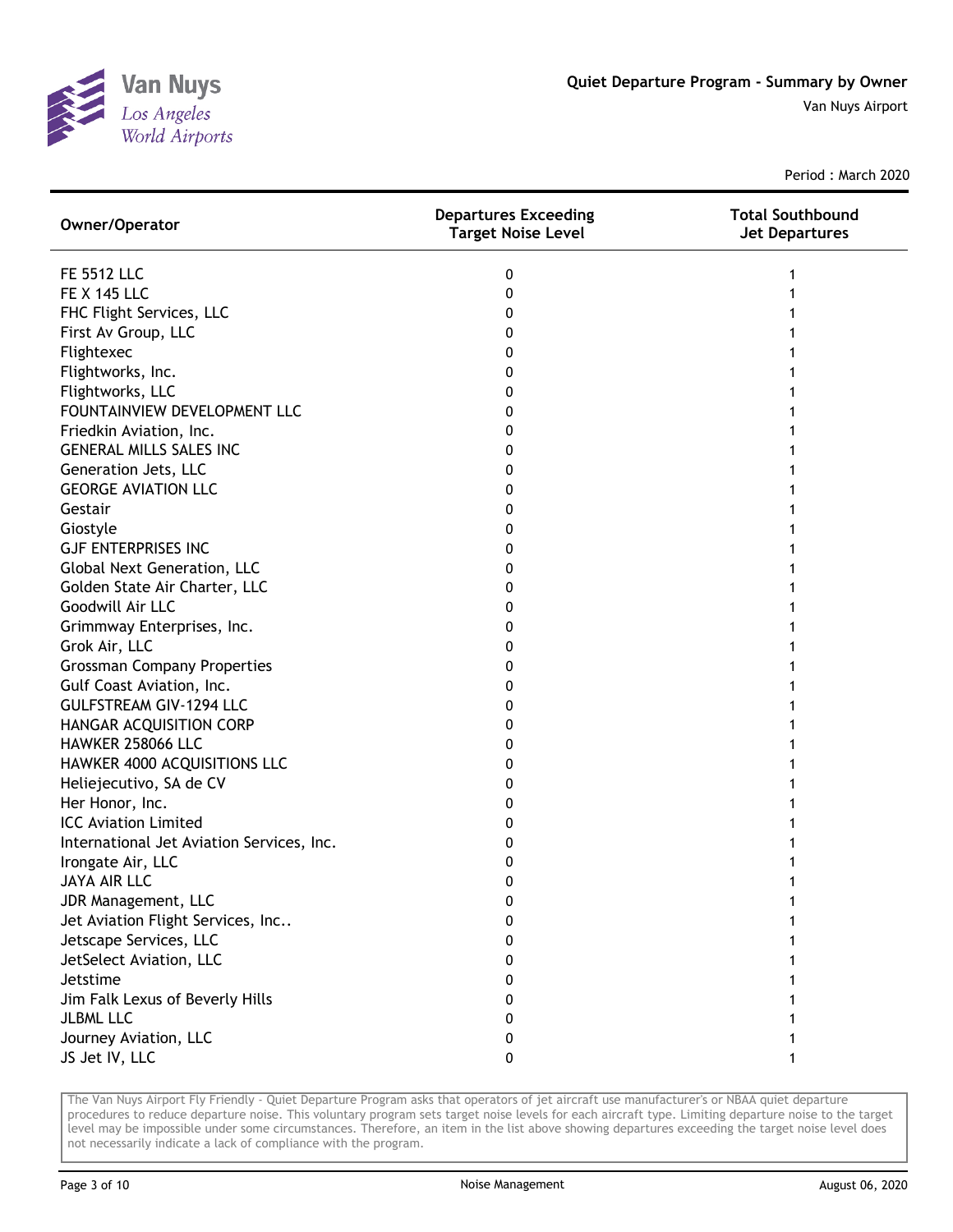

| Owner/Operator                                     | <b>Departures Exceeding</b><br><b>Target Noise Level</b> | <b>Total Southbound</b><br><b>Jet Departures</b> |
|----------------------------------------------------|----------------------------------------------------------|--------------------------------------------------|
| <b>KACALP Flight Operations</b>                    | 0                                                        |                                                  |
| Kahoots, Inc.                                      | 0                                                        |                                                  |
| Kalihiwai Aviation, LLC                            | 0                                                        |                                                  |
| Kinston Clipper, LLC                               | 0                                                        |                                                  |
| <b>KJC GROUP HOLDINGS LLC</b>                      | 0                                                        |                                                  |
| KMR Aviation, Inc.                                 | 0                                                        |                                                  |
| Langham Developments, LLC                          | 0                                                        |                                                  |
| Las Vegas Jet, LLC                                 | 0                                                        |                                                  |
| Latitude 33 Aviation LLC                           | 0                                                        |                                                  |
| Leonard Green & Partners, LP                       | 0                                                        |                                                  |
| LFG Services Pty, Ltd.                             | 0                                                        |                                                  |
| Lira Capital Advisors SA                           | 0                                                        |                                                  |
| LNW Consulting, LLC                                | 0                                                        |                                                  |
| Lone Palm Air LLC                                  | 0                                                        |                                                  |
| LOWE INVESTMENTS LLC                               | 0                                                        |                                                  |
| M & N Aviation                                     | 0                                                        |                                                  |
| MAC Aircraft Sales, LLC                            | 0                                                        |                                                  |
| Maine Aviation Aircraft Charter, LLC               | 0                                                        |                                                  |
| MALTESE JOURNEYS 280 LLC                           | 0                                                        |                                                  |
| Manhattan Travel, LLC                              | 0                                                        |                                                  |
| <b>MARINELLI PAUL T TRUSTEE</b>                    | 0                                                        |                                                  |
| Maroon Creek Holdings, LLC                         | 0                                                        |                                                  |
| <b>MAROOT LLC</b>                                  | 0                                                        |                                                  |
| MassMutual Asset Finance, LLC                      | 0                                                        |                                                  |
| Maverick Air II, LLC                               | 0                                                        |                                                  |
| MED AIR LLC                                        | 0                                                        |                                                  |
| Med Flight Air Ambulance, Inc.                     | 0                                                        |                                                  |
| MERCIER DAVID C                                    | O                                                        |                                                  |
| Meridian Air Charter                               | O                                                        |                                                  |
| Midland Financial Company Flight Department        | O                                                        |                                                  |
| MIKES AIRPLANE RENTALS INC                         | 0                                                        |                                                  |
| MIXED WING LLC                                     | 0                                                        |                                                  |
| <b>MJet</b>                                        | 0                                                        | 1                                                |
| MMI AIR LLC                                        | 0                                                        |                                                  |
| Mobyhold, Ltd.                                     | 0                                                        |                                                  |
| Morningstar Partners, Ltd., DBA Auroa Jet Partners | 0                                                        |                                                  |
| MSP RECOVERY AVIATION LLC                          | 0                                                        |                                                  |
| MUSTANG C J M 02203 LLC                            | O                                                        |                                                  |
| N188TW LLC                                         | 0                                                        |                                                  |
| N2T, Inc.                                          | 0                                                        |                                                  |
| N484JH-I LLC                                       | 0                                                        |                                                  |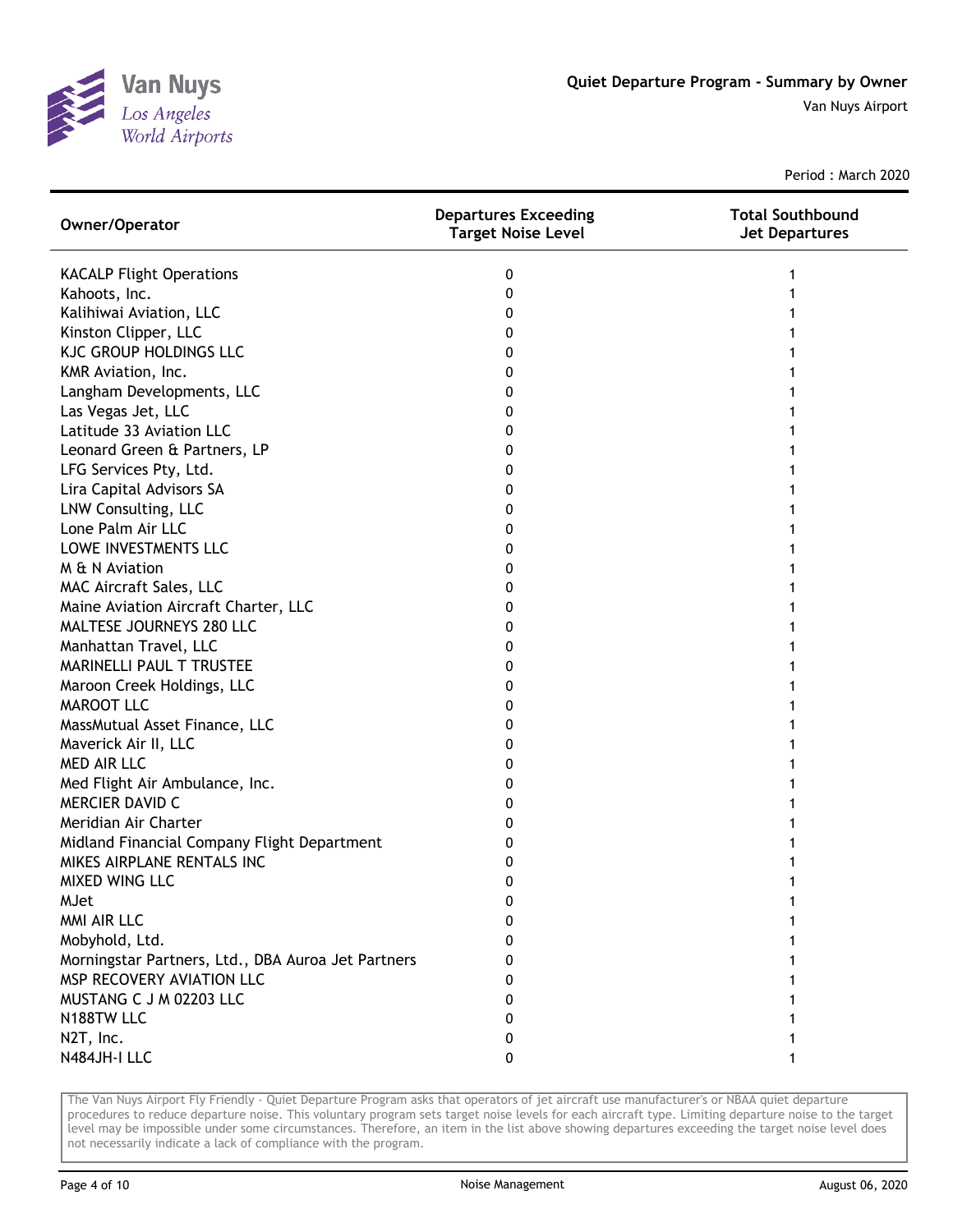

| Owner/Operator                      | <b>Departures Exceeding</b><br><b>Target Noise Level</b> | <b>Total Southbound</b><br><b>Jet Departures</b> |
|-------------------------------------|----------------------------------------------------------|--------------------------------------------------|
| N740CJ, LLC                         | 0                                                        | 1                                                |
| N75XP, LLC                          | 0                                                        |                                                  |
| NATIONAL EDUCATION LOAN NETWORK INC | 0                                                        |                                                  |
| Navigation Management LLC           | 0                                                        |                                                  |
| Niznick Enterprises, Inc.           | 0                                                        |                                                  |
| Northeastern Aviation Corporation   | 0                                                        |                                                  |
| <b>NQV LLC</b>                      | 0                                                        |                                                  |
| Nxt Jet, Inc.                       | 0                                                        |                                                  |
| Olco Aviation, LLC                  | 0                                                        |                                                  |
| Omni Air Transport, LLC             | 0                                                        |                                                  |
| PACIFIC DIVERSIFIED INVESTMENTS INC | 0                                                        |                                                  |
| PAULSON & CO INC                    | 0                                                        |                                                  |
| PENNEY AND ASSOCIATES LEGAL CORP    | 0                                                        |                                                  |
| PHENOM HOLDINGS LLC                 | 0                                                        |                                                  |
| Pinnacle Aviation Inc               | 0                                                        |                                                  |
| Pinnacle Aviation, Inc.             | 0                                                        |                                                  |
| <b>PMRNC INC</b>                    | 0                                                        |                                                  |
| Premier Jets Inc                    | 0                                                        |                                                  |
| PREMIER JETS Inc.                   | 0                                                        |                                                  |
| Priester Aviation, LLC              | 0                                                        |                                                  |
| PTJ Associates, LLC                 | 0                                                        |                                                  |
| Quest Diagnostics, Inc.             | 0                                                        |                                                  |
| R. Consulting & Sales, Inc.         | 0                                                        |                                                  |
| R.O.P. Aviation, Inc.               | 0                                                        |                                                  |
| Radial Services, LLC                | 0                                                        |                                                  |
| <b>RADZAIR LLC</b>                  | 0                                                        |                                                  |
| Raven Aviation II, LLC              | 0                                                        |                                                  |
| <b>REGISTRATION PENDING</b>         | 0                                                        |                                                  |
| Rennia Aviation, LLC                | 0                                                        |                                                  |
| Royal Air Freight                   | 0                                                        |                                                  |
| S.K. Aviation, LLC                  | 0                                                        |                                                  |
| SAN JOAQUIN REFINING CO INC         | 0                                                        |                                                  |
| SC Aviation, Inc                    | 0                                                        |                                                  |
| Servicios Aereos Across, SA de CV   | 0                                                        |                                                  |
| Silverhawk Aviation                 | o                                                        |                                                  |
| <b>Skybird Aviation</b>             | 0                                                        |                                                  |
| Skyways Ltd.                        | 0                                                        |                                                  |
| SP Aviation, Inc.                   | 0                                                        |                                                  |
| SRPB, LLC                           | 0                                                        |                                                  |
| STRIB Holdings, LLC                 | 0                                                        |                                                  |
| Sunset Aviation, LLC                | 0                                                        |                                                  |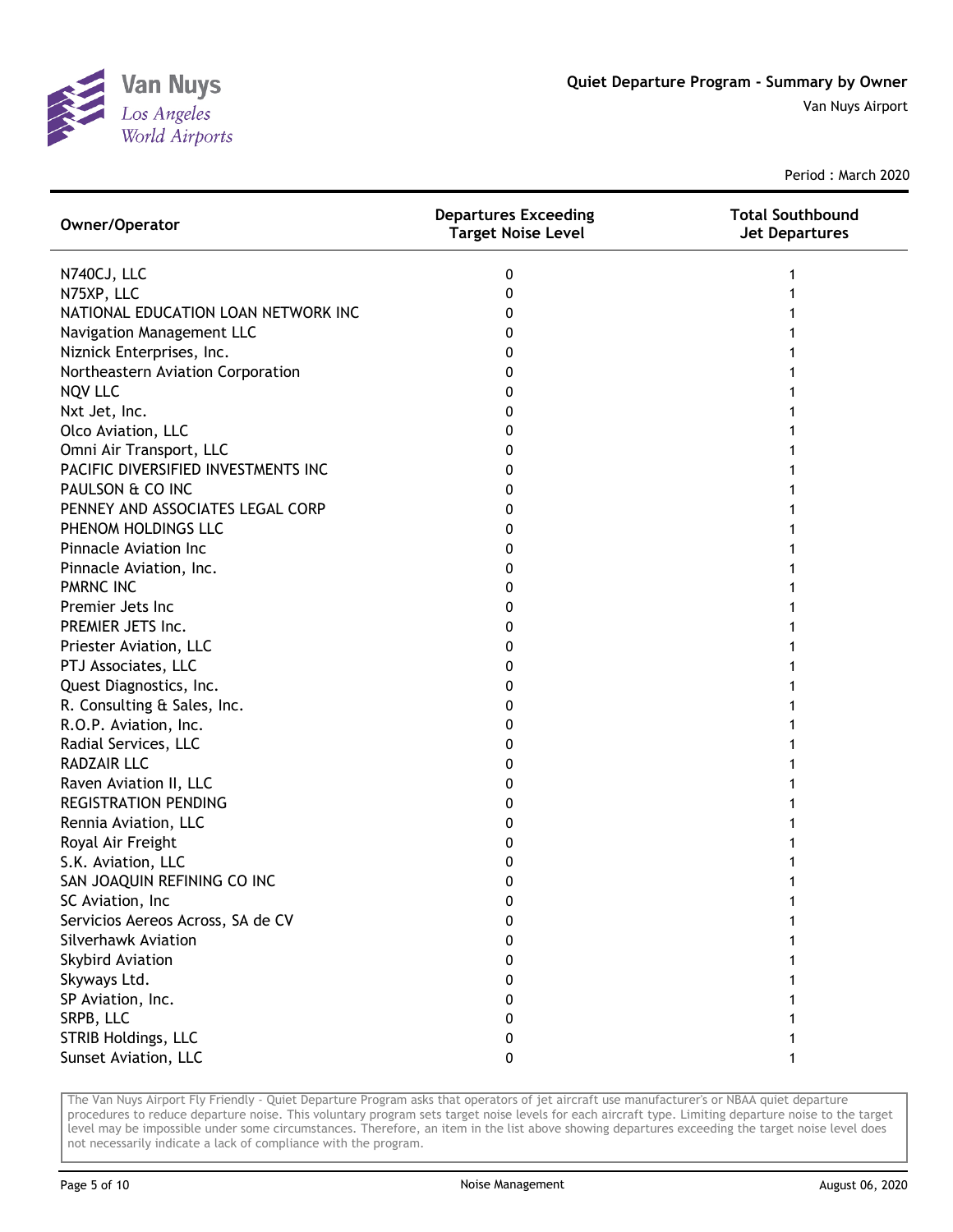

Van Nuys Airport

Period : March 2020

| Owner/Operator                         | <b>Departures Exceeding</b><br><b>Target Noise Level</b> | <b>Total Southbound</b><br><b>Jet Departures</b> |
|----------------------------------------|----------------------------------------------------------|--------------------------------------------------|
| TAG Aviation S.A.                      | 0                                                        |                                                  |
| Tango Air, Inc.                        | 0                                                        |                                                  |
| Taughannock Aviation Corporation       | 0                                                        |                                                  |
| Terra Dulce, LLC                       | 0                                                        |                                                  |
| <b>TEXTRON AVIATION INC</b>            | 0                                                        |                                                  |
| Textron Aviation, Inc                  | 0                                                        |                                                  |
| <b>TFT Aviation</b>                    | 0                                                        |                                                  |
| Tierra Dulce, LLC                      | 0                                                        |                                                  |
| Transpais Aereo SA de CV               | 0                                                        |                                                  |
| Travel Management Company Limited      | 0                                                        |                                                  |
| Tribridge Global Services Limited      | 0                                                        |                                                  |
| TRITON ONE LLC                         | 0                                                        |                                                  |
| TVPX ARS INC TRUSTEE                   | 0                                                        |                                                  |
| <b>UB AVIATION LLC</b>                 | 0                                                        |                                                  |
| UBTS, LLC                              | 0                                                        |                                                  |
| United Development Group, Inc.         | 0                                                        |                                                  |
| VCS Encore, LLC                        | 0                                                        |                                                  |
| Vision Maximus, LLC                    | 0                                                        |                                                  |
| VistaJet Luftfahrtunternehmen          | 0                                                        |                                                  |
| Wells Fargo Equipment Finance Inc      | 0                                                        |                                                  |
| Western Air Charter Inc.               | 0                                                        |                                                  |
| <b>WHCC AVIATION LLC</b>               | 0                                                        |                                                  |
| White Pint Two, LLC                    | 0                                                        |                                                  |
| Williams Communities, LLC              | 0                                                        |                                                  |
| Willy Aviation, LLC                    | 0                                                        |                                                  |
| Wing Aviation, LLC                     | 0                                                        |                                                  |
| <b>WORTHETT LLC</b>                    | 0                                                        |                                                  |
| <b>XOJET Inc</b>                       | 0                                                        |                                                  |
| 477 Aviation, LLC                      | 0                                                        | 2                                                |
| 650 Leasing, LLC                       | 0                                                        | 2                                                |
| Acabel, LLC                            | 0                                                        | 2                                                |
| <b>ACI Jet</b>                         | 0                                                        | $\overline{2}$                                   |
| ADC Holdings, LLC                      | 0                                                        | 2                                                |
| Air Methods Corp                       | 0                                                        | 2                                                |
| Aircraft Evaluation & Management, Inc. | 0                                                        | 2                                                |
| Alphacraft Air, LLC                    | 0                                                        | 2                                                |
| A-OK Jets, Inc.                        | 0                                                        | 2                                                |
| <b>AOSky Corporation</b>               | 0                                                        | 2                                                |
| Avcon Jet AG                           | 0                                                        | 2                                                |
| Aviation Dynamix, Inc.                 | 0                                                        | 2                                                |
| <b>Barkley Services, LLC</b>           | 0                                                        | 2                                                |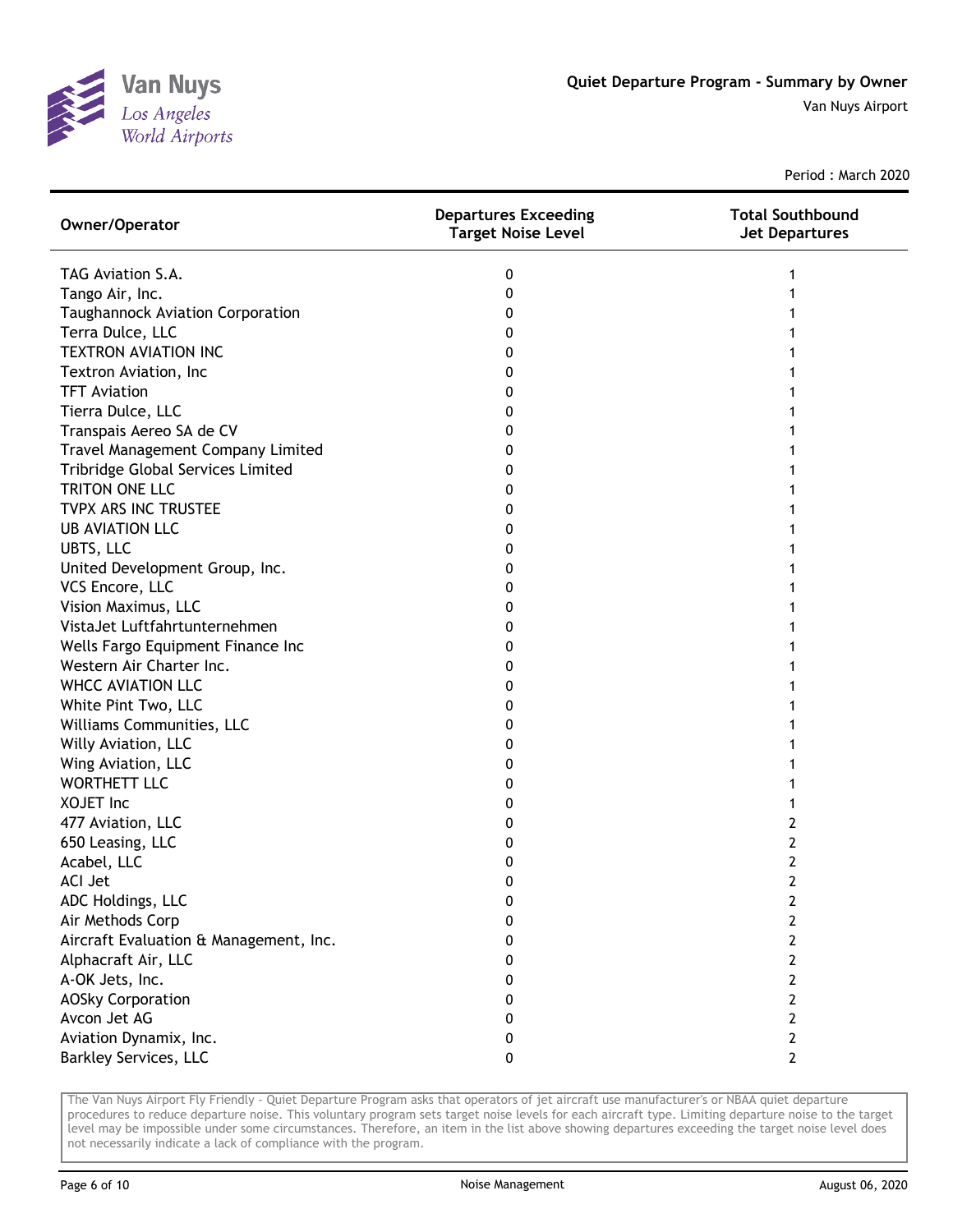

| Owner/Operator                     | <b>Departures Exceeding</b><br><b>Target Noise Level</b> | <b>Total Southbound</b><br><b>Jet Departures</b> |
|------------------------------------|----------------------------------------------------------|--------------------------------------------------|
| BLUE HORIZONS HOLDINGS LLC         | 0                                                        | 2                                                |
| C Dot Aviation, LLC                | 0                                                        | 2                                                |
| C-Air, LLC                         | 0                                                        | 2                                                |
| Canyon Partners, LLC               | 0                                                        | 2                                                |
| CGW Southeast Management X, LLC    | 0                                                        | 2                                                |
| CH Management Services, LLC        | 0                                                        | 2                                                |
| Chartright Air, Inc.               | 0                                                        | 2                                                |
| Clay Lacy Aviation Inc             | 0                                                        | 2                                                |
| Clemens Aviation Management, LLC   | 0                                                        | 2                                                |
| <b>COLORADO STRUCTURES INC</b>     | 0                                                        | 2                                                |
| Columbia Jet Center, Inc.          | 0                                                        | $\overline{2}$                                   |
| Consolidated Investment Group, LLC | 0                                                        | 2                                                |
| Craig Air, LLC                     | 0                                                        | 2                                                |
| CWM Aviation, LLC                  | 0                                                        | 2                                                |
| Delux Public Charter, LLC          | 0                                                        | 2                                                |
| Don Davis Aviation Inc             | 0                                                        | 2                                                |
| <b>Executive Air Craft Ltd</b>     | 0                                                        | 2                                                |
| <b>GARRIOTT ROBERT</b>             | 0                                                        | 2                                                |
| Gaw Capital Advisors (USA, LLC     | 0                                                        | 2                                                |
| GTC Aviation, LLC                  | 0                                                        | 2                                                |
| Gulfstream Aerospace Corp          | 0                                                        | 2                                                |
| <b>ILUMINAD LLC</b>                | 0                                                        | 2                                                |
| Jet Access Aviation, LLC           | 0                                                        | $\overline{2}$                                   |
| Jet Engine Technology Corporation  | 0                                                        | 2                                                |
| <b>JetsPlus</b>                    | 0                                                        | 2                                                |
| Journey Aviation LLC               | 0                                                        | 2                                                |
| Kedec Services, LLC                | 0                                                        | 2                                                |
| Kid Ina Korner 2, LLC              | 0                                                        | 2                                                |
| Koba, LLC                          | 0                                                        | 2                                                |
| <b>Landmark Aviation</b>           | 0                                                        | 2                                                |
| Mays, L. Lowry                     | 0                                                        | 2                                                |
| Morningstar Partners, Ltd.         | 0                                                        | $\overline{2}$                                   |
| Mountain Aviation, Inc             | 0                                                        | $\overline{2}$                                   |
| N352PM LLC                         | 0                                                        | $\mathbf{2}$                                     |
| N62SHCJ3 LLC                       | 0                                                        | $\overline{2}$                                   |
| NantWorks, LLC                     | 0                                                        | 2                                                |
| New Process Steel, LP              | 0                                                        | 2                                                |
| Pegasus Elite Aviation, Inc.       | 0                                                        | $\overline{2}$                                   |
| Pilgrim Air, LLC                   | 0                                                        | 2                                                |
| PM Aviation Trust                  | 0                                                        | $\overline{2}$                                   |
| PMC Global, Inc.                   | 0                                                        | $\overline{2}$                                   |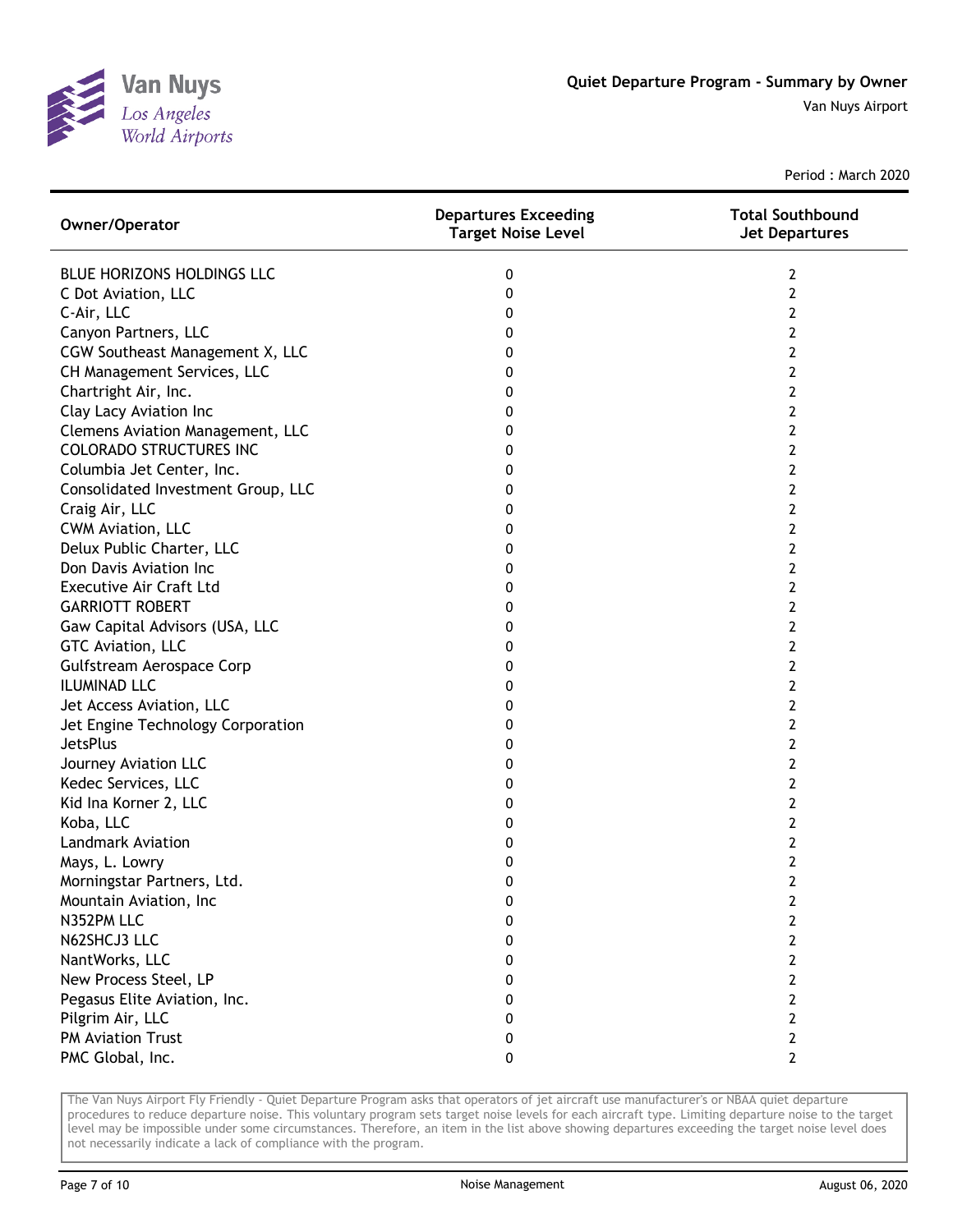

| Owner/Operator                           | <b>Departures Exceeding</b><br><b>Target Noise Level</b> | <b>Total Southbound</b><br><b>Jet Departures</b> |
|------------------------------------------|----------------------------------------------------------|--------------------------------------------------|
| <b>Polaris Aviation Solutions</b>        | 0                                                        | 2                                                |
| PORK N AVIATION LLC                      | 0                                                        | $\overline{2}$                                   |
| RFP Air, Inc.                            | 0                                                        | 2                                                |
| SEJ Air, LLC                             | 0                                                        | 2                                                |
| <b>STARSHIP 1 LLC</b>                    | 0                                                        | $\overline{2}$                                   |
| Summit Aviation, Inc                     | 0                                                        | 2                                                |
| Superior Air Charter, LLC                | 0                                                        | 2                                                |
| Superior Transportation Associates, Inc. | 0                                                        | 2                                                |
| T-18 Holdings, LLC                       | 0                                                        | 2                                                |
| Tango Whiskey Aviation, LLC              | 0                                                        | $\overline{2}$                                   |
| The Kroger Company                       | 0                                                        | 2                                                |
| Trans-Exec Air Service Inc               | 0                                                        | 2                                                |
| Vela Flight, LLC                         | 0                                                        | 2                                                |
| When and Where, Inc                      | 0                                                        | 2                                                |
| <b>WILMINGTON TRUST CO TRUSTEE</b>       | 0                                                        | 2                                                |
| Alpha Star Aviation Services             | 0                                                        | 3                                                |
| <b>Ambrose Corporation</b>               | 0                                                        | 3                                                |
| <b>BANK OF UTAH TRUSTEE</b>              | 0                                                        | 3                                                |
| <b>Biscuit Aviation, LLC</b>             | 0                                                        | 3                                                |
| <b>Central Management Services</b>       | 0                                                        | 3                                                |
| Century Jets                             | 0                                                        | 3                                                |
| Chicago Jet Group LLC                    | 0                                                        | 3                                                |
| Clay Lacy Aviation, Inc.                 | 0                                                        | 3                                                |
| David Mercier                            | 0                                                        | 3                                                |
| Desert Jet, LLC                          | 0                                                        | 3                                                |
| Dole Foods Flight Operations, Inc.       | 0                                                        | 3                                                |
| Exclusive Jets, LLC                      | 0                                                        | 3                                                |
| Execuflight, Inc.                        | 0                                                        | 3                                                |
| GMH CAMPUS PARK ASSOCIATES LLC           | 0                                                        | 3                                                |
| Hollister Aviation, LLC                  | 0                                                        | 3                                                |
| Leonard Green & Partners, L.P.           | 0                                                        | 3                                                |
| Leveled Wings, LLC                       | 0                                                        | 3                                                |
| Mike Post Productions, Inc.              | 0                                                        | 3                                                |
| Mira Vista Aviation                      | 0                                                        | 3                                                |
| NasJet                                   | 0                                                        | 3                                                |
| Regency Air LLC                          | 0                                                        | 3                                                |
| Regency Air, LLC                         | 0                                                        | 3                                                |
| Sawyer Aviation, LLC                     | 0                                                        | 3                                                |
| South Aviation Inc                       | 0                                                        | 3                                                |
| Trans-Pacific Air Charter, LLC           | 0                                                        | 3                                                |
| Trijet Aviation Management, LLC          | 0                                                        | 3                                                |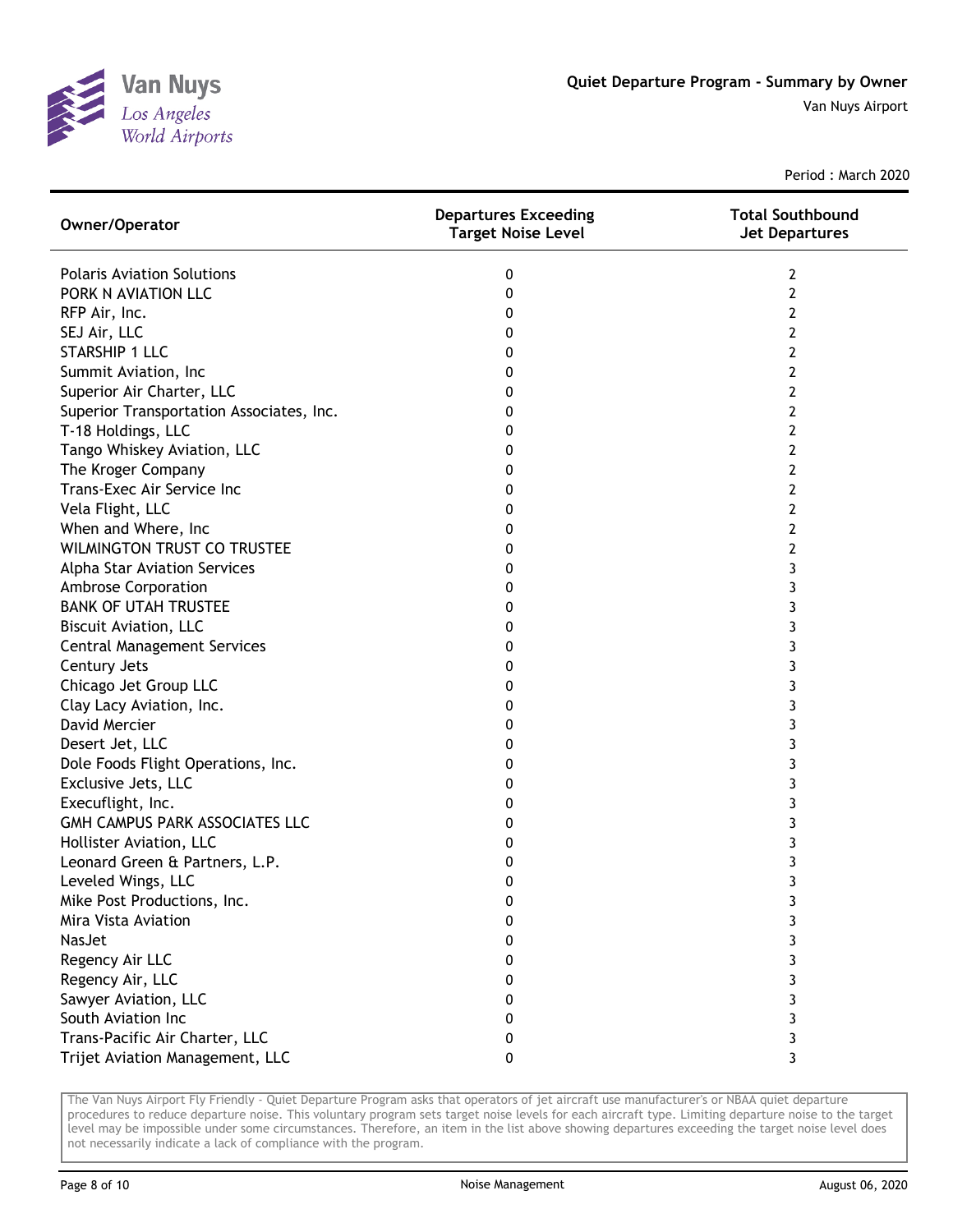

| Owner/Operator                              | <b>Departures Exceeding</b><br><b>Target Noise Level</b> | <b>Total Southbound</b><br><b>Jet Departures</b> |
|---------------------------------------------|----------------------------------------------------------|--------------------------------------------------|
| <b>Washington Corporations</b>              | 0                                                        | 3                                                |
| <b>Dumont Jets</b>                          | 0                                                        | 4                                                |
| FltPlan.com                                 | 0                                                        | 4                                                |
| Global Aviation, Inc.                       | 0                                                        | 4                                                |
| JetReady                                    | 0                                                        | 4                                                |
| Macair, Inc.                                | 0                                                        | 4                                                |
| Merle Norman Cosmetics, Inc.                | 0                                                        | 4                                                |
| <b>NV510 LLC</b>                            | 0                                                        | 4                                                |
| <b>Oakmont Corporation</b>                  | 0                                                        | 4                                                |
| Paragon Airways                             | 0                                                        | 4                                                |
| Paramount Pictures Corporation              | 0                                                        | 4                                                |
| Polar Bear Express, LLC                     | 0                                                        | 4                                                |
| Sands Aviation, LLC                         | 0                                                        | 4                                                |
| <b>Swayer Aviation</b>                      | 0                                                        | 4                                                |
| Ten Point Tours, Inc.                       | 0                                                        | 4                                                |
| The Sloan Family Trust                      | 0                                                        | 4                                                |
| Windsor Jet Management                      | 0                                                        | 4                                                |
| AbbVie US, LLC                              | 0                                                        | 5                                                |
| Air Lease Corporation                       | 0                                                        | 5                                                |
| <b>Elliott Aviation Flight Services Inc</b> | 0                                                        | 5                                                |
| Executive Jet Management                    | 0                                                        | 5                                                |
| Green Chair Productions, Inc.               | 0                                                        | 5                                                |
| Jet Linx Aviation LLC                       | 0                                                        | 5                                                |
| Leonard Green & Partners, LLC               | 0                                                        | 5                                                |
| <b>MGM Resorts International</b>            | 0                                                        | 5                                                |
| Presidential Aviation, Inc.                 | 0                                                        | 5                                                |
| TRAVELCONFIRMAEROLEASE INC                  | 0                                                        | 5                                                |
| Cove Aviation Partners, LLC                 | 0                                                        | 6                                                |
| <b>Flight Options</b>                       | 0                                                        | 6                                                |
| <b>MANTI RESOURCES INC</b>                  | 0                                                        |                                                  |
| <b>MC Group</b>                             | 0                                                        | 6                                                |
| Millbrook Air                               | 0                                                        | 6                                                |
| Space Exploration Technologies, Corp.       | 0                                                        | 6                                                |
| Starjet, Inc.                               | 0                                                        | 6                                                |
| Thrive Aviation                             | 0                                                        | 6                                                |
| <b>Tutor-Saliba Corporation</b>             | 0                                                        | 6                                                |
| TVPX AIRCRAFT SOLUTIONS INC TRUSTEE         | 0                                                        | 6                                                |
| Westways, LLC                               | 0                                                        | 6                                                |
| Caesars Entertainment Operating Co., Inc    | 0                                                        | 7                                                |
| Latitude 33 Aviation, LLC                   | 0                                                        | 7                                                |
| Pilmico Foods Corporation                   | 0                                                        | $\overline{7}$                                   |